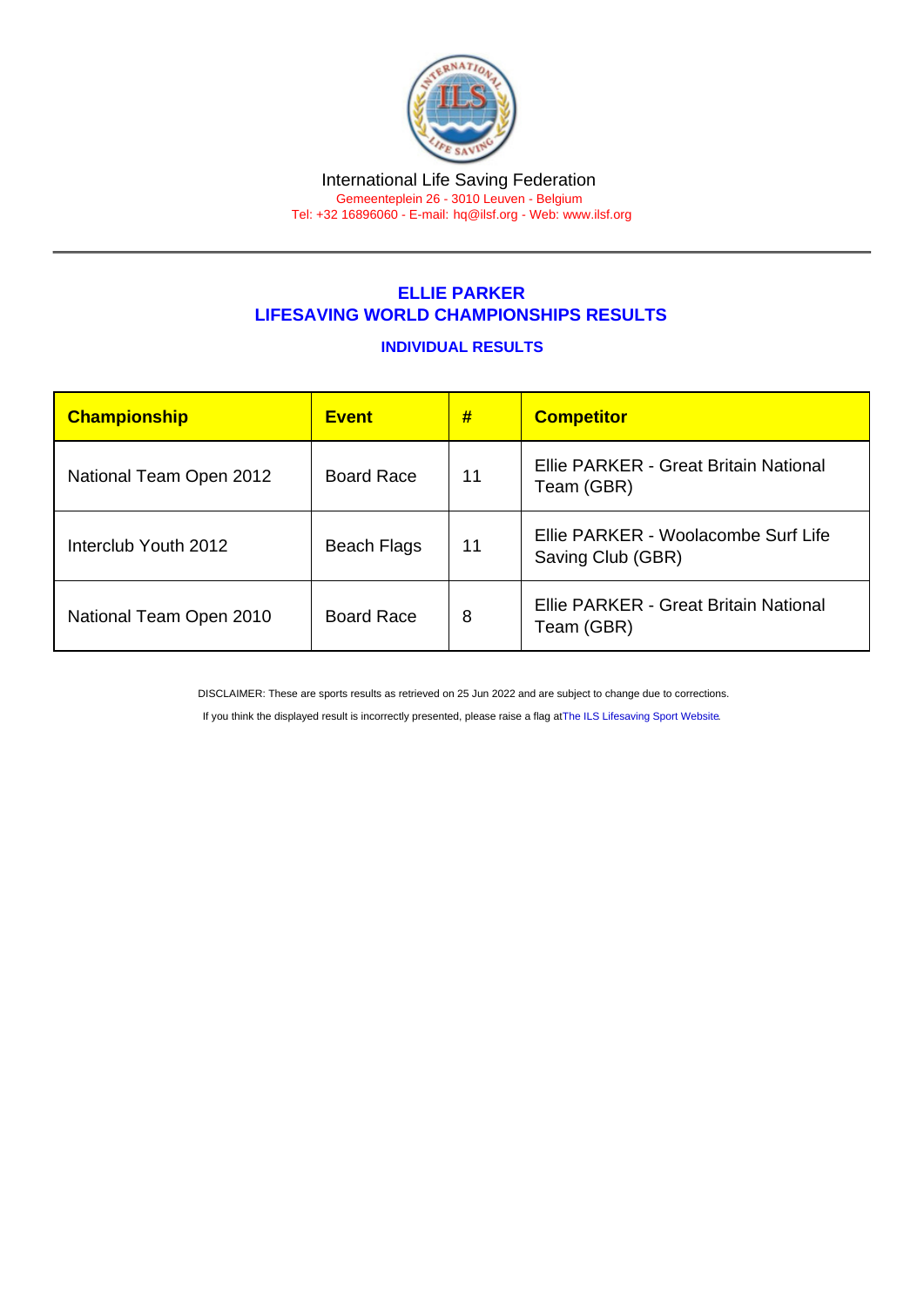## ELLIE PARKER LIFESAVING WORLD CHAMPIONSHIPS RESULTS

### TEAM RESULTS

| Championship                                            | <b>Event</b>              | #  | <b>Competitors</b>                                                                                                    |
|---------------------------------------------------------|---------------------------|----|-----------------------------------------------------------------------------------------------------------------------|
| <b>National Team Open</b><br>2010                       | Oceanman/Oceanwoman Relay | 4  | <b>Great Britain National Team</b><br>(GBR)<br>Jo DEVINE, Lana EVANS,<br>Jenna FERRIS, Ellie PARKER                   |
| National Team Open<br>2012                              | <b>SERC</b>               |    | <b>Great Britain National Team</b><br>(GBR)<br>Sarah HENDERSON, Andrew<br>KANE, Ellie PARKER, Simon<br><b>WORNE</b>   |
| National Team Open<br>2012                              | Oceanman/Oceanwoman Relay |    | <b>Great Britain National Team</b><br>(GBR)<br>Jo DEVINE, Jenna FERRIS,<br>Ellie PARKER, Rhian<br><b>THOMAS</b>       |
| National Team Open<br>2010                              | <b>Board Rescue Race</b>  | 9  | <b>Great Britain National Team</b><br>(GBR)<br>Jo DEVINE, Ellie PARKER                                                |
| <b>National Team Open</b><br><b>Beach Relay</b><br>2012 |                           | 10 | <b>Great Britain National Team</b><br>(GBR)<br>Jo DEVINE, Jenna FERRIS,<br>Ellie PARKER, Mesha<br><b>WARDMAN</b>      |
| National Team Open<br>2012                              | <b>Rescue Tube Rescue</b> |    | <b>Great Britain National Team</b><br>(GBR)<br>Jenna FERRIS, Sarah<br>HENDERSON, Ellie PARKER,<br><b>Rhian THOMAS</b> |